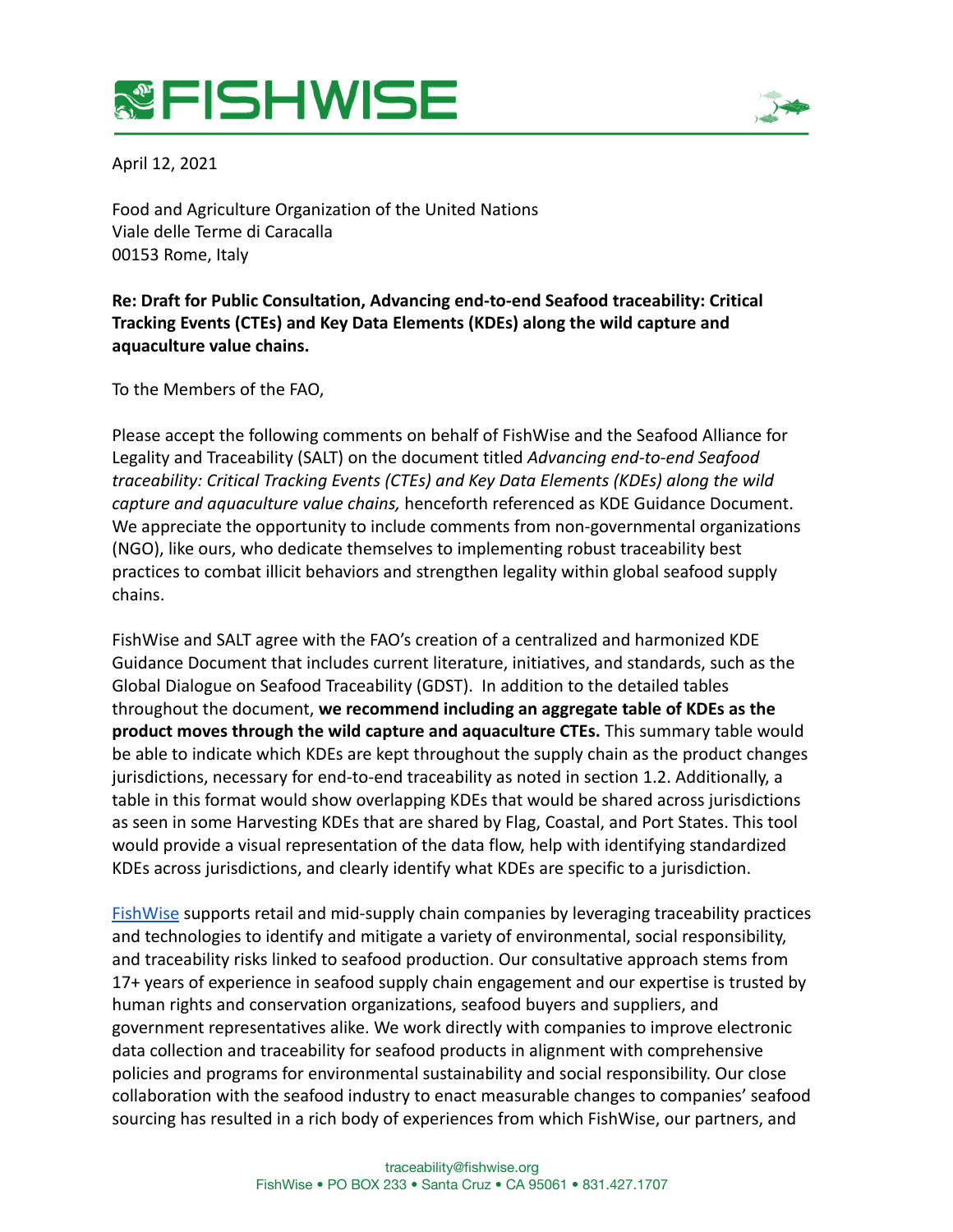## **&FISHWISE**



our colleagues may draw lessons from to advance the field of seafood traceability. We have built trusting relationships with industry, government, and civil society partners and have come to be considered thought leaders on traceability best practice and implementation.

In addition, FishWise leads the USAID-funded Seafood [Alliance for Legality and Traceability](https://www.salttraceability.org/) (SALT). SALT is a global community of governments, seafood industry, and NGOs working together to share ideas and collaborate on solutions for legal and sustainable seafood, with a particular focus on traceability. SALT is a public-private partnership between USAID and the Packard, Moore, and Walton Family Foundations. SALT envisions a future with a more connected seafood community of industry, governments, and NGOs working together to promote comprehensive traceability systems. That outcome would grant wins for everyone: prevent illegally caught products from entering the market, strengthen sustainable fisheries management, and support equitable human welfare conditions for seafood laborers.

As a result, FishWise knows firsthand the challenges the seafood industry faces when adopting electronic traceability and we are heavily involved in uncovering industry experiences and perspectives on developing traceability regulations and global standards, such as the Seafood Import Monitoring Program (SIMP) and the GDST, respectively. From this work, we've uncovered a number of compliance barriers to traceability best practices that should be taken into account when implementing new policies. **We recommend including the below concepts in the KDE Guidance Document as design considerations:**

- **Be concise and begin by prioritizing the KDEs needed to verify legality. However, it is key to include language noting that KDEs and CTEs will expand over time.** When designing and prioritizing CTEs and associated KDEs, an analysis of what information is already required from regional management bodies and import regulations in seafood supply chains will streamline compliance and minimize burden on the industry.
- **When designing traceability systems and programs, interagency coordination is essential.** Governmental agencies within a country that have inter- and intra-agency coordination can better facilitate knowledge sharing, reduce redundancy, and improve efficiency of new traceability rules. Additionally, external coordination and outreach with diverse stakeholders facilitates co-design and buy-in of such rules. Many systemic sustainability challenges go beyond one company's supply chain control; for these issues we recommend working with coalitions of industry, NGOs, and other stakeholders to drive and scale change across groups of supply chain actors.
- We commend the FAO for providing a reference guide of CTEs and KDEs and agree that standardized data collection will streamline internal records and promote interoperability throughout seafood supply chains. Alignment of KDE formats will allow companies to more readily adapt their existing data management systems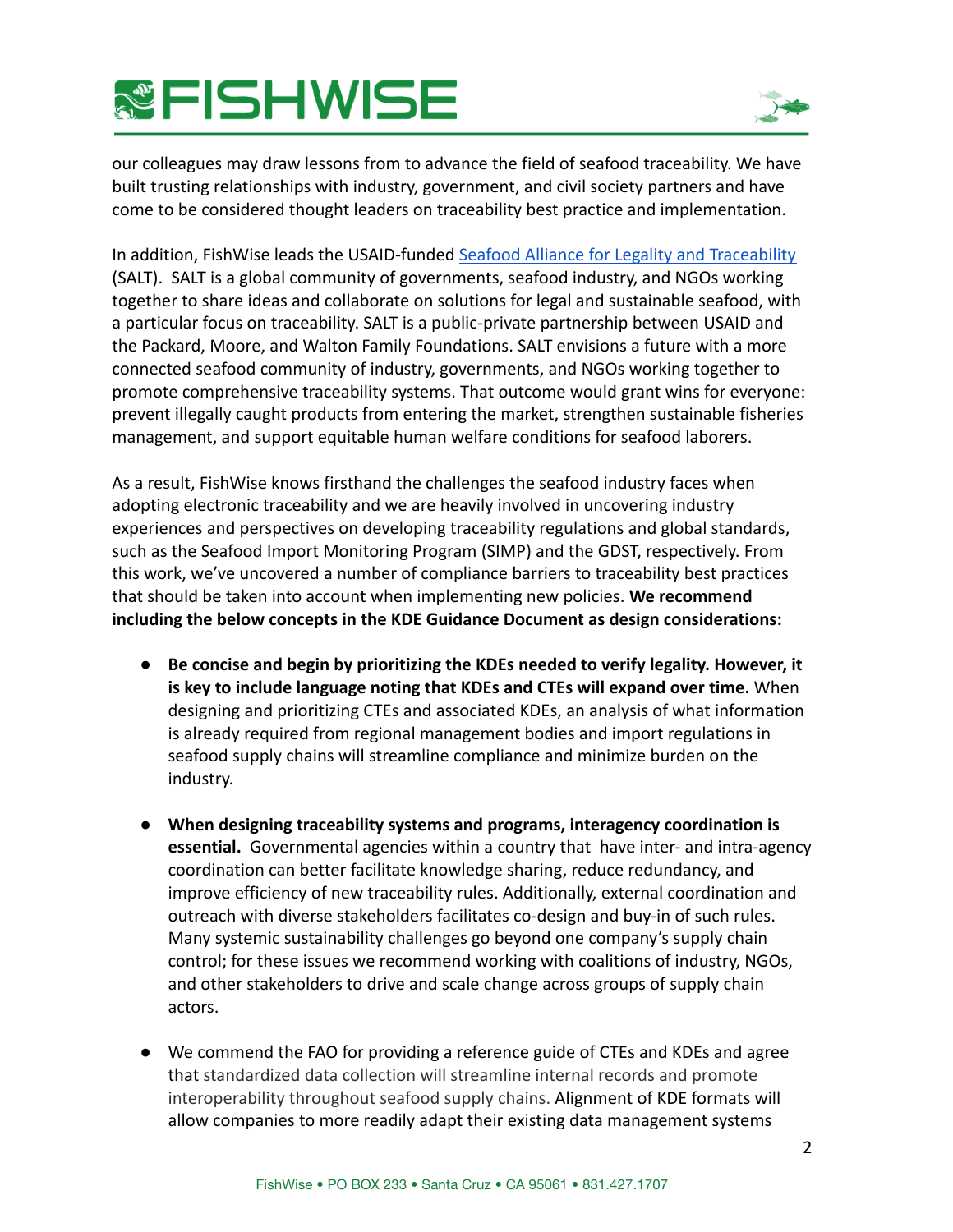



currently collating supply chain data. Additionally, when that data is requested for multiple governmental purposes - food safety, port state or border control, labor or environmental measures - **ensuring data is recorded in electronic and interoperable platforms will help the industry submit required supply chain data more efficiently and allow for a coordinated approach to flagging risks, data analysis, and verification.**

Governments that create electronic traceability programs can maximize the return on their efforts when they collect data for ecological, social, and economic objectives to support initiatives such as strengthening fisheries management, improving the welfare of workers, and making operations more cost-efficient. To make it easier for governments to create traceability programs that address those three objectives, SALT, in partnership with 35 experts from 17 countries, created the Comprehensive [Traceability Principles](https://www.salttraceability.org/traceability-principles/) and an associated step-by-step **[Pathway](https://www.salttraceability.org/traceability-principles/apply-them/)** to help implement the Principles. Tools like the new Comprehensive Traceability Principles and the Pathway are essential for helping supply chains address some of the traceability challenges outlined above. The Principles recognize that all seafood producing country governments have the authority and responsibility to implement policies for reducing risks to workers and for the ecological and economic management of their fisheries.

## **We recommend including the Comprehensive Traceability Principles as a resource in the final KDE Guidance Document:**

- **Support producer governments to implement electronic traceability.** The Principles contain key themes for governments to consider when creating comprehensive traceability programs and a curated repository of resources and guidance as governments work through this process. Additionally, the broader SALT website acts as an online learning and knowledge sharing platform with a larger library of resources and a map of global traceability and IUU initiatives. **Once finalized, SALT looks forward to including FAO's new KDE Guidance Document in our repository of resources for governments and the seafood sector to reference.**
- **Traceability data for environmental, social, and economic benefits**. As part of its greater focus on comprehensive traceability, SALT has conducted an analysis to determine which KDEs can be leveraged for both environmental and social responsibility, helping to prioritize KDEs that have dual purposes. Data collection with a holistic lens to include labor rights data alongside environmental data can help companies tackle regulatory, traceability, and sustainability challenges together rather than in silos. Using KDEs for multiple purposes streamlines data collection that can decrease the burden on the seafood industry while providing interagency collaboration opportunities for human and labor rights-focused government agencies and fisheries-focused agencies.